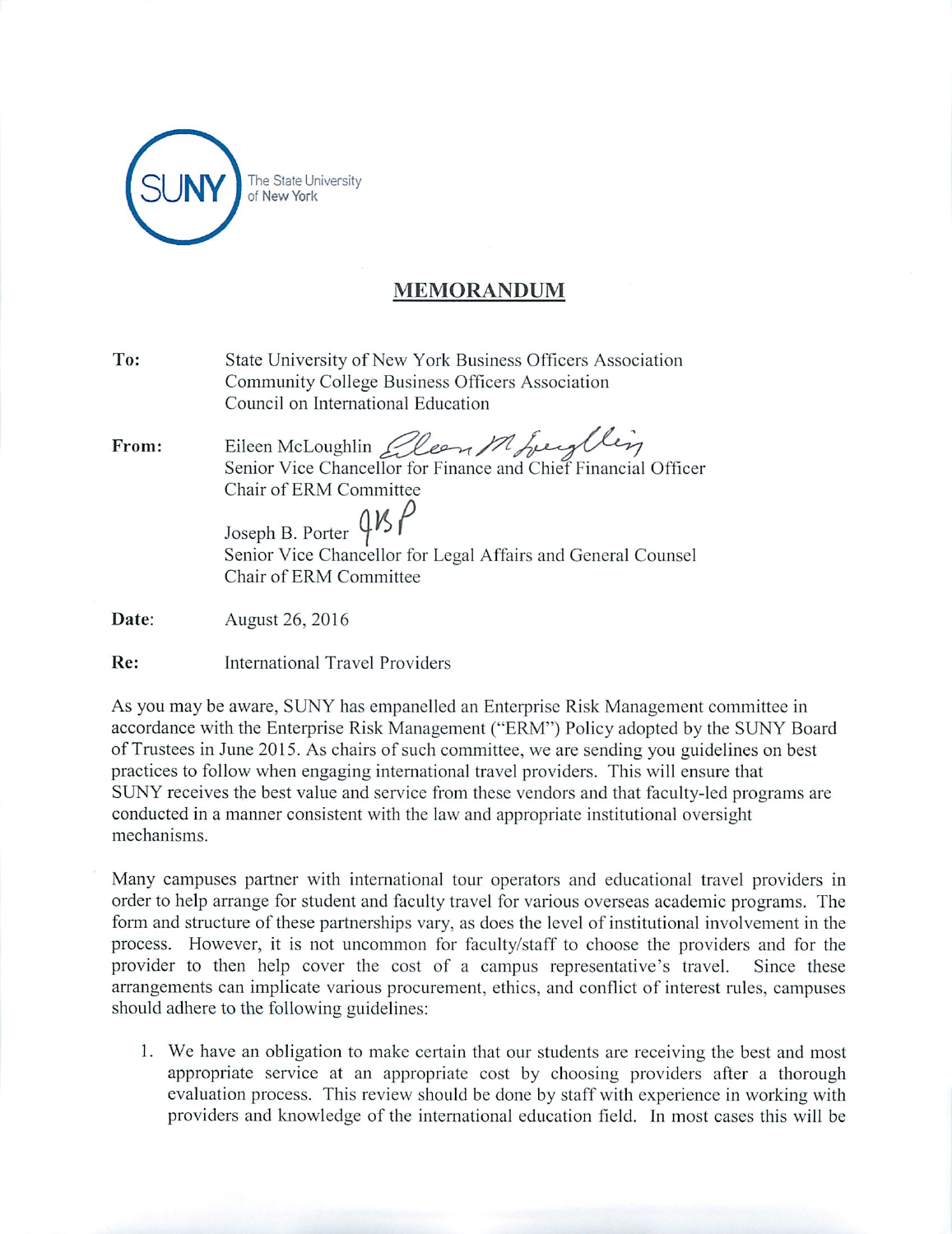the campus study abroad or international programs office. Providers should be chosen based on appropriate criteria, including:

- a) Knowledge of and experience in the countries or parts of countries to be visited.
- b) Expertise in the academic field of the proposed course or activity.
- c) Reputation as evidenced by recommendations of other educational institutions who have used their services.
- d) Understanding of U.S. safety protocols and ability to provide guidance to participants on safety and security issues.
- e) Transparency in financial arrangements with the campus and disclosure of relationships with campus staff to avoid conflicts of interests and ethics violations.
- f) Cost, recognizing that factors such as experience, expertise, and the provision of appropriate lodging, meals, safe transportation, etc., are often more important than lower cost.

It is highly recommended that campuses seek referrals from the SUNY Council on International Education (CIE) and include opinions of CIE members in the review process.

- 2. Campuses should always have contracts with the providers that serve their programs following New York State and SUNY procurement procedures. Agreements should not be made between individual or groups of campus staff and providers. This allows SUNY to control the process, maintain accountability, receive protection from liability, verify the charges, and address any problems directly with the tour operator. It also ensures that the appropriate campus officials have reviewed and approved the contract—reducing the risk that faculty or departments operate programs without proper oversight. Campuses are responsible for ensuring that students participating in faculty-led programs receive the same professional attention, through compliance with SUNY and campus study abroad policy, as all SUNY study abroad participants.
- 3. In most cases, contracts should provide for direct payment from the campus to the provider. Like other program costs, travel costs can be charged back to the student through the program fee. If for some reason it makes more sense in a given situation to have the students pay the operator directly, the contract should be clear that the legal relationship is between the provider and the campus.
- 4. Ifrebates or "free travel" to staff opportunities persist through the selection process, those benefits should flow into the institution, rather than directly to individual faculty or staff. This ensures that such benefits can be equitably distributed based on the needs and prerogatives of the campus and generally should be factored into the program charges paid to the campus by the students.
- 5. Faculty and staff travel should be paid for by the campus unless specified in the contract approved by the campus. For example, an agreement with a provider may specify that in